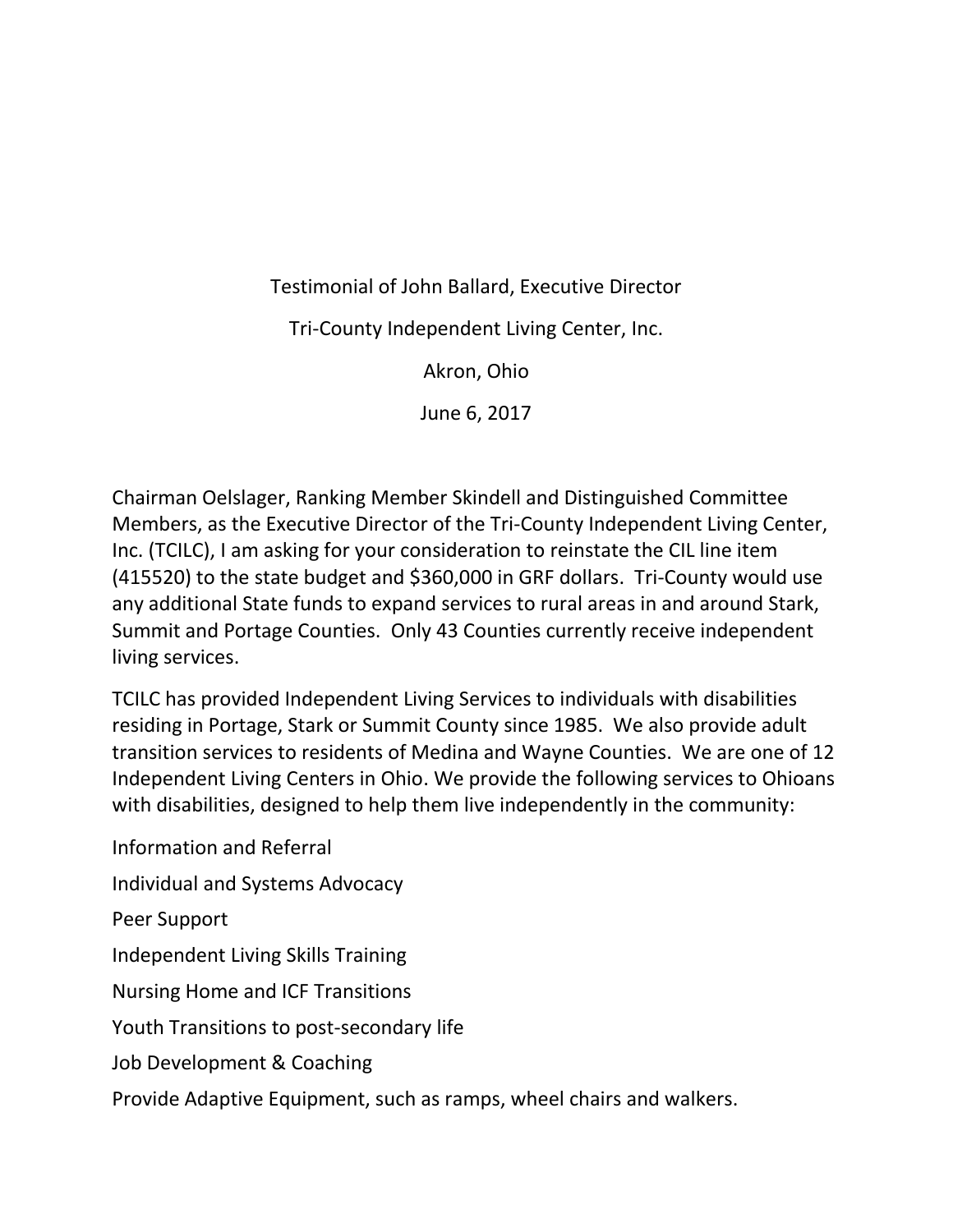We have assisted over 30,000 Ohioans with disabilities to live, worship, work and raise their families with dignity in the communities of their choice. Further, we have enabled the taxpayers of Ohio to see their tax dollars used more efficiently. Why should Ohioans pay more for residential alternatives which are more restrictive and costly than required?

Independent Living Centers come about due the efforts of individuals with substantial disabilities, who created a movement. I began volunteering in independent living in 1971, with other members of our Church. We provided homemaker, peer to peer support and advocacy services to students at the University of Akron and later expanded to the wider community. I think we provided a lot of assistance, but it was difficult to provide consistent services and meet the demands with only volunteers.

In 1975, the request of Senator Oliver Ocasek, I was one of 2 volunteers from the Independent Living movement who testified before Senator Harry Meshel and the Senate Appropriations Committee asking for funding to start Ohio's first independent living program to support Ohioans that were transitioning from Apple Creek State Institute to community life. The existing program was unsuccessful, resulting in a high percentage of homelessness. Senator and I were volunteers at Apple Creek at the time and shared concerns regarding the deinstitutionalization process. Thanks to efforts of the Ohio Senate, on February 27, 1976, we welcomed 2 individuals from Apple Creek into a shared living home on Ardmore Ave. Akron. And, on March 1, 1977, Ohio's first independent living program started with the generous assistance of Alpha Phi Alpha Fraternity of Akron.

Forty years later, thousands of Ohioans have transitioned to individual living programs from institutions and group homes. **Summit County reports that 856 individuals are today involved in independent living programs a possible annual savings of \$49,220,000**. **Stark County reports that 566 individuals are supported through independent living with a possible annual savings \$29,715,000.** That's a total annual saving of \$78,935,000 in just two Counties. These savings estimates are based on the cost differences of the lowest level group home (1 EE per shift) vs the highest annual rate available through Medicaid for independent living services.

Director Sears provided testimony to the Senate on April 27. She reported that Ohio is saving "\$2.4 million per month by shifting utilization from nursing facilities